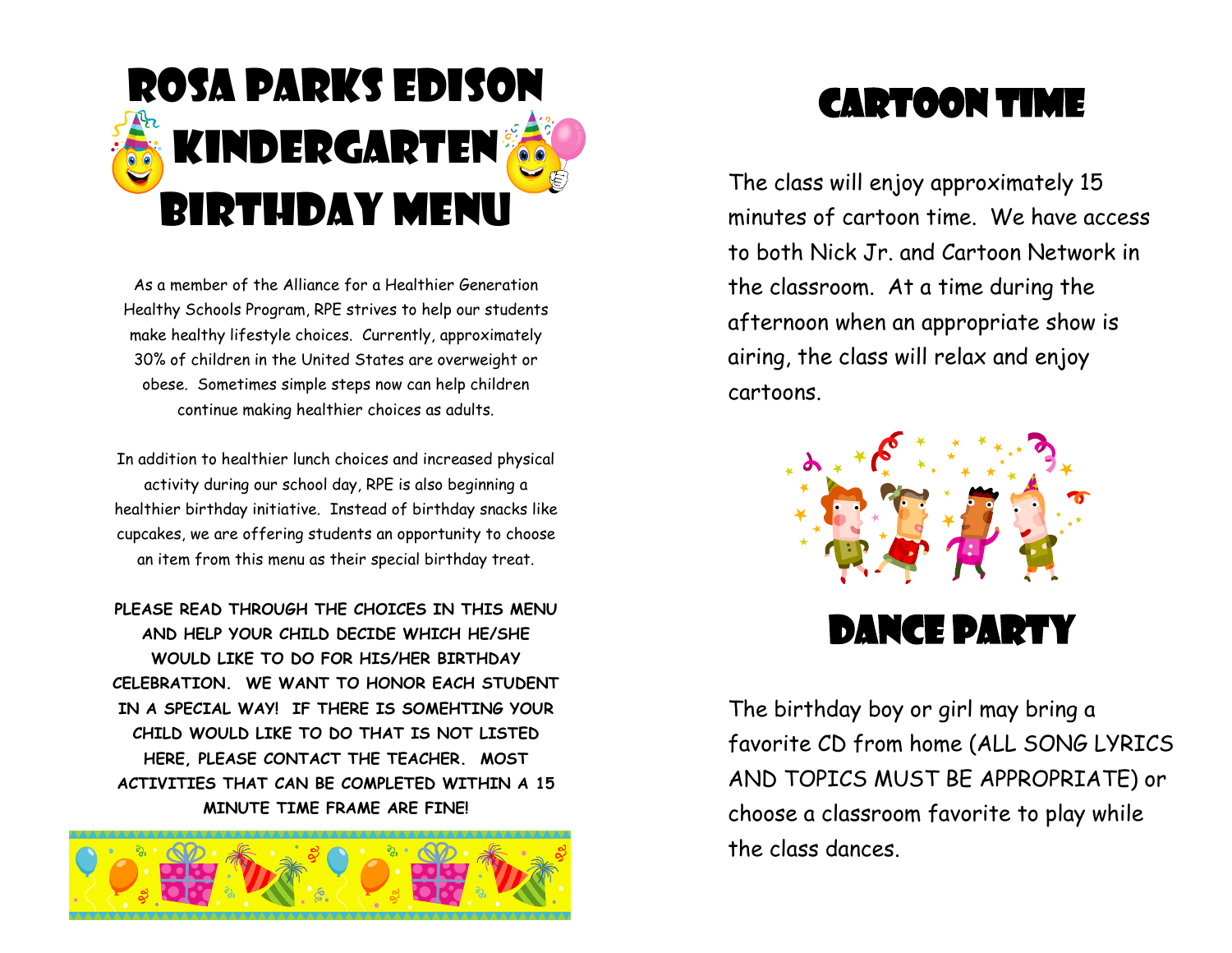## EXTRA RECESS

The class will enjoy 15 minutes of extra outside recess. (This choice is not appropriate for students with winter birthdays.)



Kindergarten uses many games for learning opportunities. During Game Time, the class will have 15 minutes to play some of their favorite math and literacy games. The birthday girl or boy is also welcome to bring a favorite board or card game from home to share.

#### Guest Read aloud

The birthday boy or girl may choose a special guest and/or a special book to be read aloud to the class. This is a great time to share a favorite story! The guest reader could be a family member or a school staff member.



Indoor free time

The class will enjoy 15 minutes of extra indoor free time. This includes classroom toys, blocks, the home-living center, etc.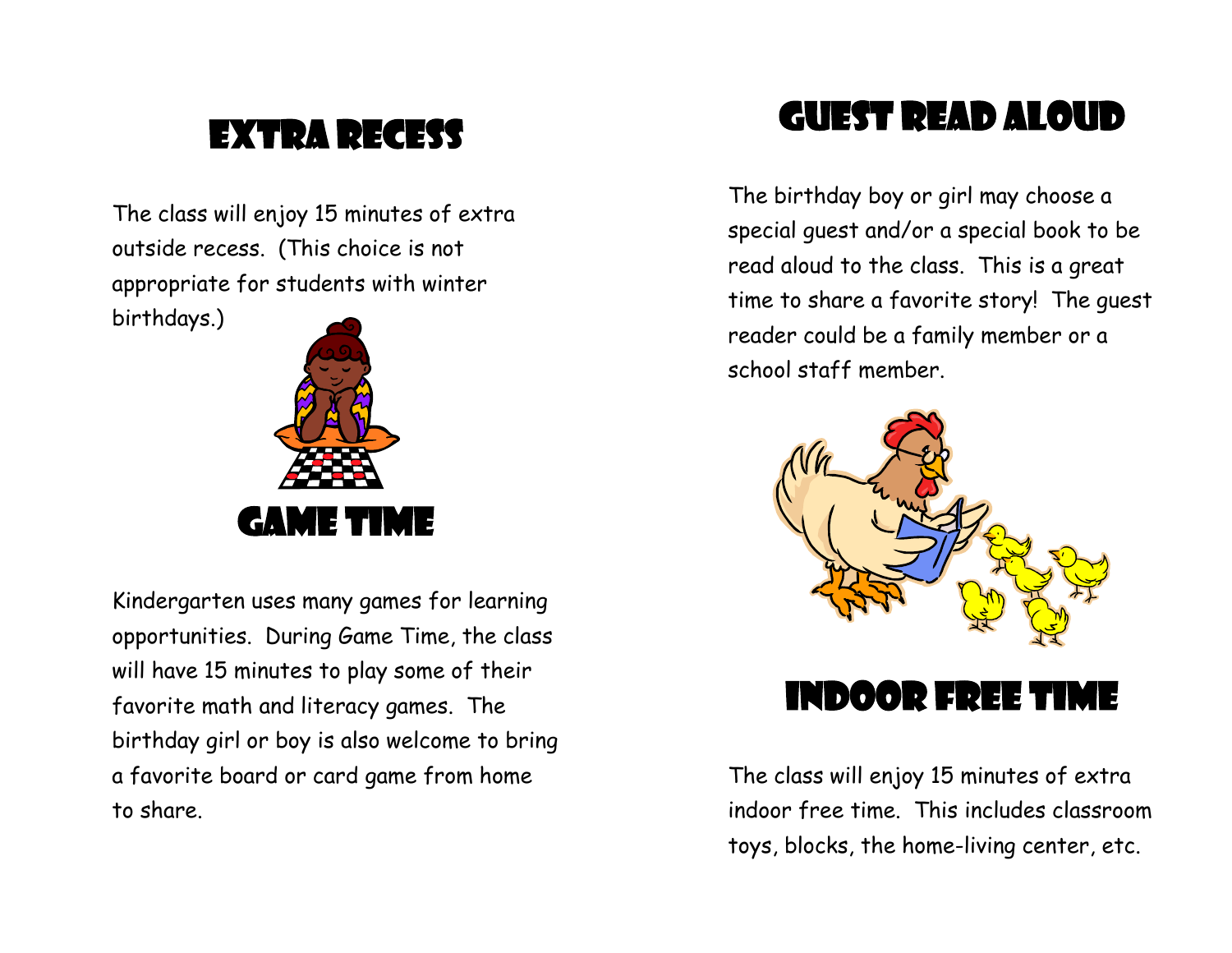# LUNCH WITH the teacher

The birthday boy or girl may spend lunchtime eating in the classroom with his/her teacher. This is an opportunity for some special teacher time!



The birthday girl or boy may choose a stuffed animal from the classroom to take home and enjoy over-night!

#### painting

The birthday girl or boy may choose for the class to have a special painting time. This could be marble painting or a free-choice painting project.



#### Show-and-tell

The entire class can have a special showand-tell time. Each student may bring an item from home to share with their friends.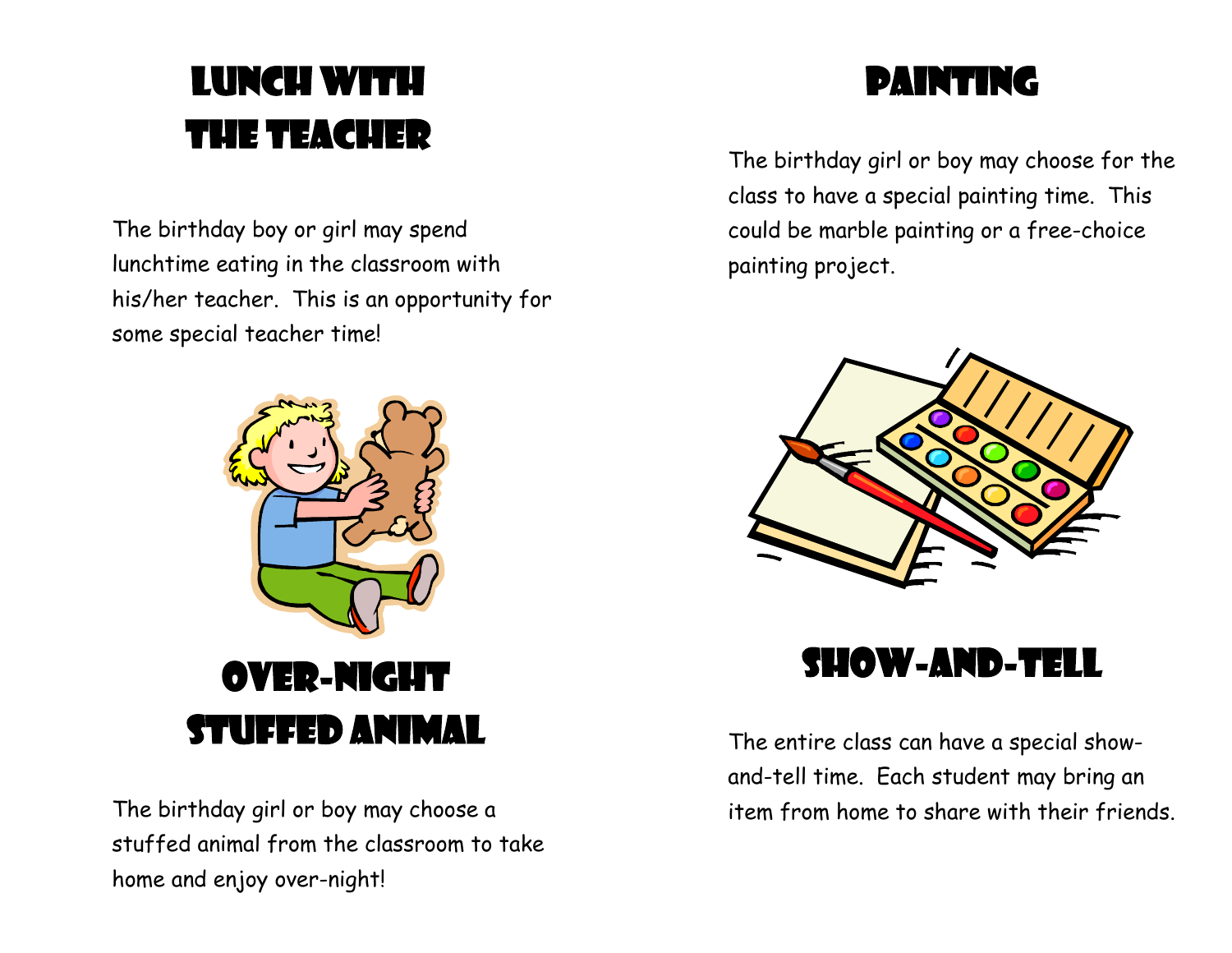#### Special craft

#### Healthy snacks

The birthday girl or boy may choose a special craft that she or he would like to lead the class in creating. This could be a beaded necklace, foam bookmark, suncatcher, etc. Please remember that the project should be able to be completed in approximately 15 minutes. The birthday child's family is responsible for sending all necessary supplies. Typical classroom items (such as glue or yarn) can be provided by



The birthday girl or boy may choose to be the "Teacher Helper" for the day. That means she or he is designated to help with tasks like passing out papers, carrying clipboards, erasing whiteboards, and can even sit in the teacher's chair!

If the birthday boy or girl would like to choose to bring a special healthy snack for his or her birthday, here are three suggestions: (Note – At the Gold Level of the Alliance's Healthy Schools National Recognition the criteria states: With the exception of a maximum of two times a year, all competitive foods served to students outside of the school meal program during the regular and extended school day, including school and classroom parties, meet the Alliance Competitive Foods Guidelines. Find the Guidelines and resources for snacks and beverages at www.HealthierGeneration.org/snacksandbeverages.)

**FRUIT KABOBS** – Supply skewers and washed, cut fresh fruit like grapes, strawberries, and pineapple for the kids to use to make and enjoy a fruit kabob.

**FRUIT PIZZA** – A thin crust (preferably whole grain), fat-free or low fat cream cheese "icing" and fresh fruit make this a tasty treat! There are several recipes online with specific baking instructions.

**POPCORN PARTY** – Popcorn is a special yummy snack. When butter and salt are kept at a minimum (or not used) it is healthy, too.